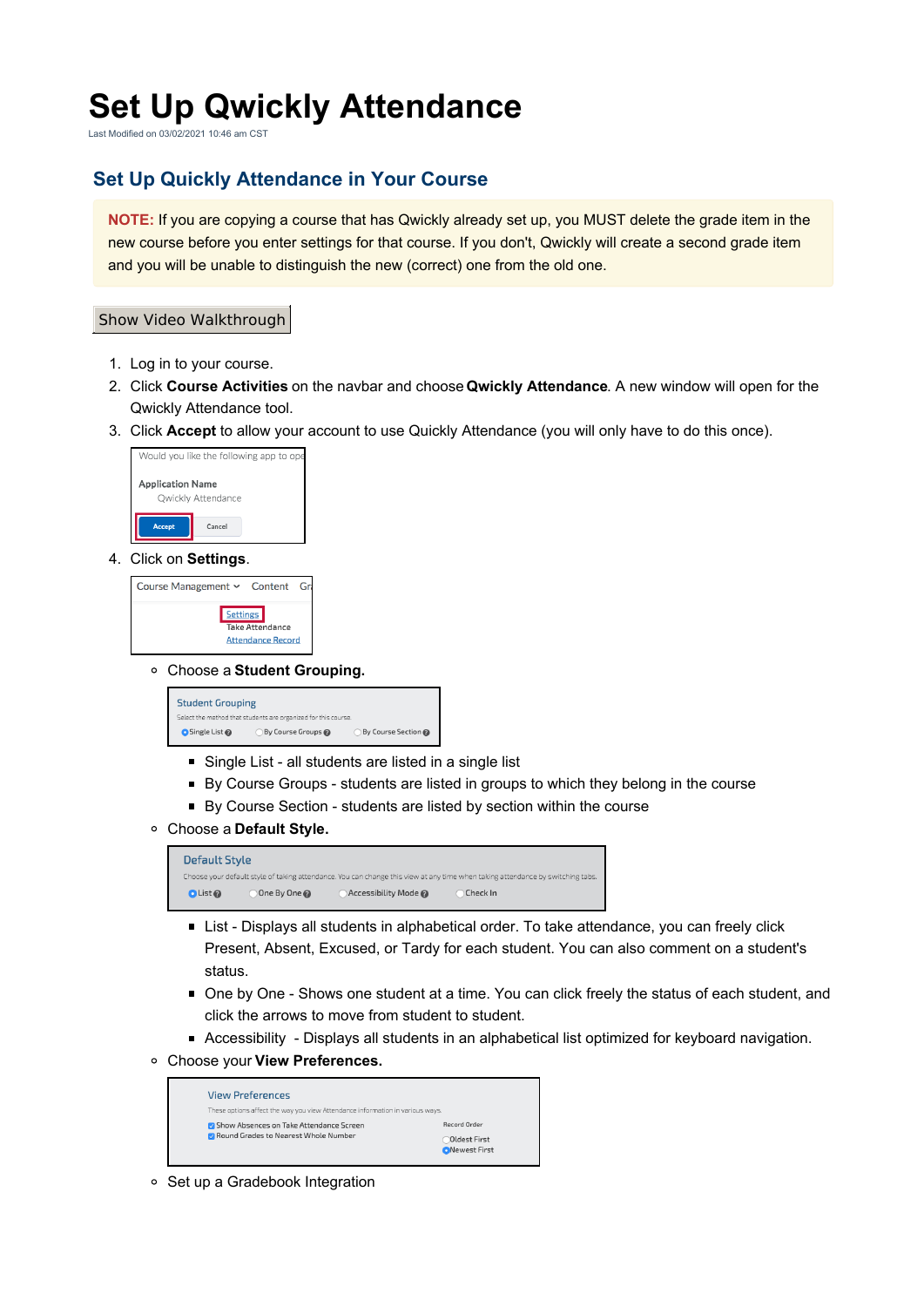| with your grading method.                                                                      |                       | Choose the method of grading you would like to use. You may also change the grade center column name and the points associated |
|------------------------------------------------------------------------------------------------|-----------------------|--------------------------------------------------------------------------------------------------------------------------------|
| No Grade Center Column                                                                         | <b>O</b> Total Points | Per Session                                                                                                                    |
| Column Name:<br>Attendance                                                                     | 国                     | Points:<br>50.00                                                                                                               |
| Choose whether or not you would like a Grade Center column for absences, it's name and points. |                       |                                                                                                                                |

- Choose whether you want to create a grade column (item) for attendance.
	- **Choose either Total Points or Points Per Session.**
	- Give the column a name.
	- Enter the number of points for the total points/per session points.
- Choose whether you want to create a second grade column for absences
- o Next, choose settings for using Check In.



- You can require students to enter a 4-digit PIN when checking in
- You can set a check-in period which requires students to check in within "X" number of minutes (if you leave the number set to zero there is no time limit)
- Absence Email

| Absence Email <b>@</b>                                                      |  |
|-----------------------------------------------------------------------------|--|
| Choose whether or not to send an email to students when they have been mark |  |
| Yes Email on Absence<br><b>O</b> No Email on Absence                        |  |

- If students are absent, you can choose to have the system send them emails about their absences.
- **If you choose to send them an email, you can use predefined variables in those emails. The** available redefined variables can be found by hovering over the question mark next to the **Absence Email** title:



- o Setting Attendance Statuses
	- **System Statuses** these statuses are set by the system and cannot by changed.

| <b>System Statuses</b> |                                                                                                               |         |               |         |       |  |  |
|------------------------|---------------------------------------------------------------------------------------------------------------|---------|---------------|---------|-------|--|--|
|                        | System Attendance Statuses are built in statuses you can use to take attendance. You can not modify system st |         |               |         |       |  |  |
|                        |                                                                                                               | Name    | <b>Points</b> | Absence | Color |  |  |
|                        | ON                                                                                                            | Present | 100.00%       | 0.00%   |       |  |  |
|                        | ON                                                                                                            | Absent  | 0.00%         | 100.00% |       |  |  |
|                        | OFF                                                                                                           | Excused | 0.00%         | 0.00%   |       |  |  |
|                        |                                                                                                               |         |               |         |       |  |  |

You can turn off any of the system statuses to prevent them from showing up on your attendance sheet.